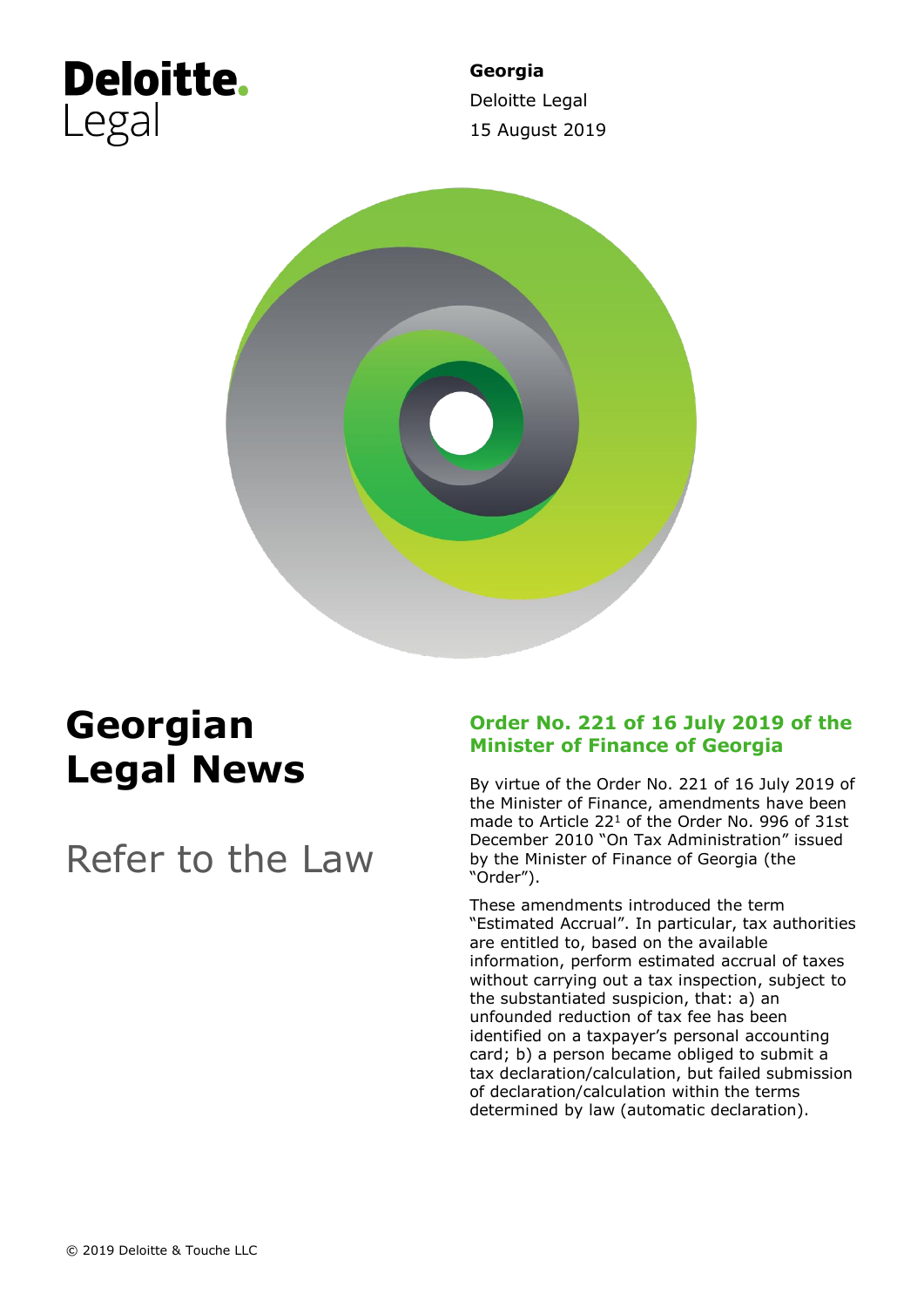Additionally, Paragraphs 4–6 have been added to Article 51 which entitle the tax authorities to suspend the right of a person registered as a VAT-payer to electronic issuance/confirmation of tax invoices and/or to refuse to issue hard copies thereof in the name of the person if signs of a non-commodity or a fictious transaction are identified or if the relevant investigatory body requests so.

#### **Public Decision No. 201 of 28 June 2019 of the Ministry of Finance of Georgia**

On 28 June 2019, in its public decision No. 201, the Ministry of Finance of Georgia made an interpretation concerning taxation of cryptoassets and operations related to computing speed (power) of its mining. In the decision, the Ministry examined issues related to: a) VAT taxation of the provision of crypto-assets (exchange operations to national or foreign currency); b) income taxation of any income from the delivery of crypto-assets; and c) the recovery of input VAT in operations related to the provision of computing speed (power) as well as in relation to goods/services acquired for the provision of such operations.

According to the decision, the Minister referred to the European Central Bank's Report of February 2015 and considered a crypto-assets as money and, accordingly, assigned the same tax privileges to it, attached to transfer of ownership on money, including acknowledging it as a non-VAT-tax operation.

In addition, following the analysis of the Article 104 of the Tax Code, the Ministry held that provision of crypto-assets does not reflect any category of income from a source in Georgia, and thus does not represent subject to income tax.

The Ministry explained that the provision of computing speed (power) of crypto-assets is equal to the provision of electronic services. According to Article 166.4 of the Tax Code, electronic services additionally entail services rendered by electronic means, provided that all of the following conditions are met: a) the service is provided via internet or an electronic network; b) the service is mainly provided automatically and requires minimum human intervention; c) the service cannot be provided without information technologies.

According to the decision, if the recipient of services provided electronically is a legal entity registered outside Georgia which does not have a place of management or a permanent establishment in Georgia, and which is directly connected to the received service, then – for VAT purposes – the operation related to the provision of computing speed (power) to mine crypto-assets (an electronically provided service) will be considered as a service provided outside Georgia and will therefore not be subject to VAT tax. Furthermore, VAT fees paid for acquiring goods/services related to the provision of such services or VAT payments that are due in accordance with input VAT documents will be subject to the recovery of input VAT.

If the recipient of an electronically provided service is a legal entity registered in Georgia, has the place of management or a permanent establishment in Georgia, and is directly related to the received service, then – for VAT purposes – the operation related to the provision of computing speed (power) to mine crypto-assets (an electronically provided service) will be considered as a service provided within the territory of Georgia and will be subject to VAT tax. Furthermore, VAT fees paid for acquiring goods/services related to the provision of such services or VAT payments that are due in accordance with input VAT documents will be subject to the recovery of input VAT.

#### **Case Law**

The Civil Cases Chamber of the Supreme Court of Georgia made an important interpretation related to the rules of payment of lawyer fees (the case No. as-1161-1116-2016).

The main question to be decided by the Court was to identify the rules for the remuneration of lawyer's fees that the parties agreed on based on three contracts that they executed. In particular, the court was asked to establish whether the fees agreed, by their nature, amounted to simple remuneration or a success fee (for the successful completion of a case). One contract provided the fee payable would be in the amount of 4% of sums awarded by a court, whilst the remaining two stated that the fees were to amount to 4% of the claim value.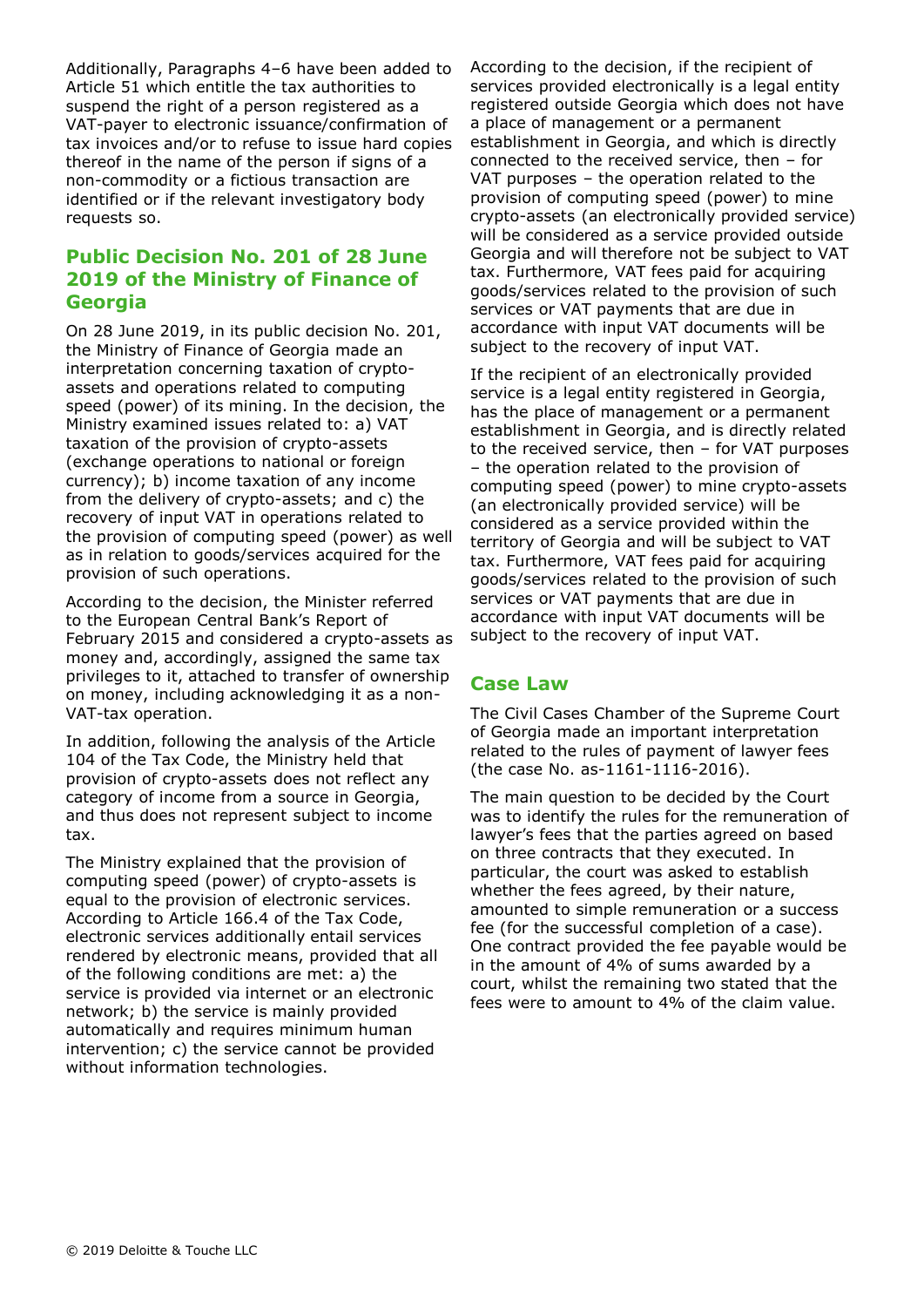The Supreme Court noted that neither the Law of Georgia "On Lawyers" nor the Code of Professional Ethics of Lawyers regulated lawyer's fees. The Court considered advisable to examine this issue as, for instance, the Code of Conduct for Lawyers in the European Union of the Council of Bars and Law Societies of Europe (CCBE) which serves as a guide for lawyers practicing within the European Union and the European Economic Zone, regulates matters related to lawyer's fees. Namely, Article 3.4 states: "3.4.1. A fee charged by a lawyer shall be fully disclosed to his client and shall be fair and reasonable"; and "3.4.2. Subject to any proper agreement to the contrary between a lawyer and his client fees charged by a lawyer shall be subject to regulation in accordance with the rules applied to members of the Bar or Law Society to which he belongs. If he belongs to more than one Bar or Law Society the rules applied shall be those with the closest connection to the contract between the lawyer and his client". The Supreme Court referred to Article 3.3 of the CCBE Code which prohibits so-called pactum quota de litis (Art. 3.3.1) practices which means: "an agreement between a lawyer and his client entered into prior to final conclusion of a matter to which the client is a party, by virtue of which the client undertakes to pay the lawyer a share of the result regardless of whether this is represented by a sum of money or by any other benefit achieved by the client upon the conclusion of the matter".

According to the Court, pactum de quota litis does not include an agreement that fees be charged in proportion to the value of a matter handled by the lawyer if this is in accordance with an officially approved fee scale or under the control of competent authority having jurisdiction over the lawyer. In light of this, the Court held that the parties had agreed upon a simple remuneration (a service fee), rather than a conditional fee.

While examining the reasonableness of the provisions related to lawyer's fee amounting 4% of the claim value, the Court found it unreasonable for such a clause to exist in an agreement since it could lead to unjust results for either party. In particular, it may result in a situation where the court has awarded a client less than the sum he has agreed to pay his lawyer (in this case, 4% of the total claim value); however, by virtue of this clause, he is now obliged to pay his lawyer more than he actually managed to recover (because the fee was linked to the total claim value).

Finally, in the Court's view, the parties lacked full understanding of the fee payment rules, since it would have been impossible for it to be in a lawyer's interests for the remuneration to be conditional on the recovery of sums from the opposite side.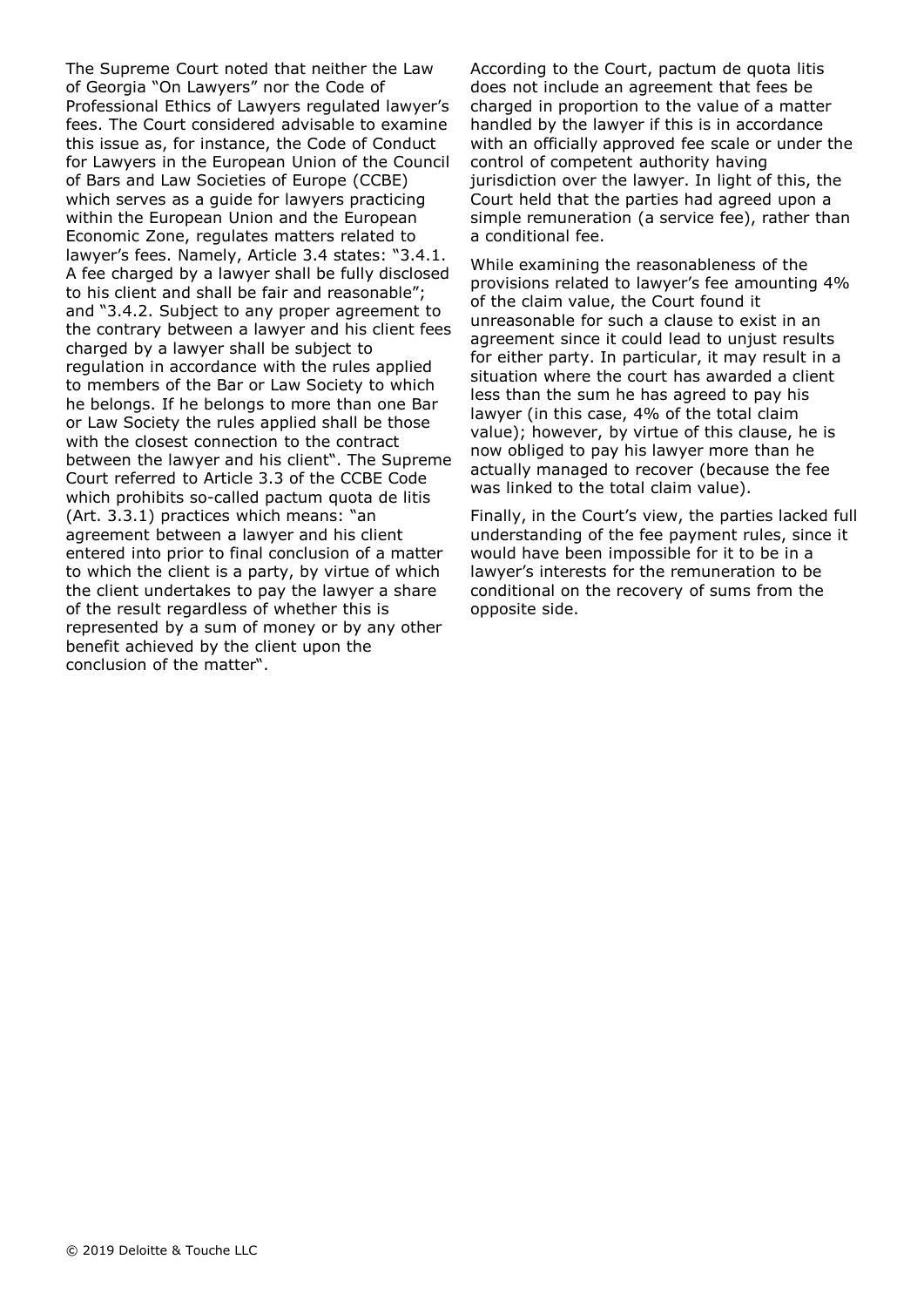### **Contacts**

If you have any questions regarding the information provided in this newsletter, please contact one of the Tax & Legal professionals at our Deloitte office in Georgia:



**Giorgi Tavartkiladze** Director of Tax & Legal Department [gtavartkiladze@deloitte.ge](mailto:gtavartkiladze@deloitte.ge)



**Giorgi Khurodze** MLB (Bucerius/WHU) Head of Legal, Attorney at Law [gkhurodze@deloitte.ge](mailto:gkhurodze@deloitte.ge)

#### **Tbilisi**

**King David Business Center** 12 Merab Aleksidze Street, 15th floor Tbilisi, 0171, Georgia

Tel: +995 (32) 224 45 66 Fax: +995 (32) 224 45 69 deloitte.ge